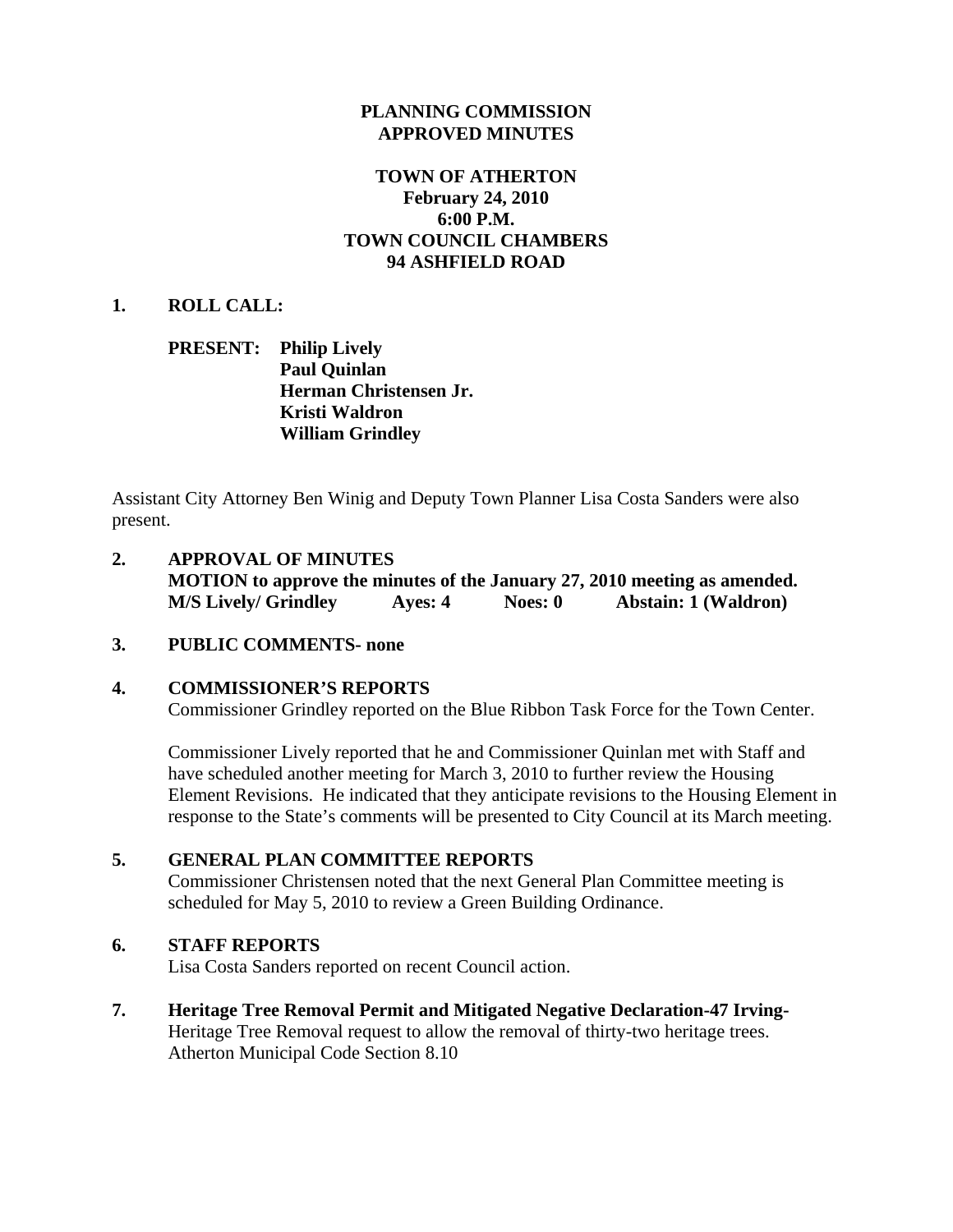February 24, 2010, Approved Planning Commission Minutes Page 2

> Deputy Town Planner, Lisa Costa Sanders presented the staff report and indicated staff support for the removal of thirty-two heritage trees and adoption of the Mitigated Negative Declaration.

> Commissioner Lively indicated that he disagrees with the amount of impact within the Mitigated Negative Declaration.

### OPEN PUBLIC HEARING

Ned Patchett, Arborist, reviewed the replacement planting plan that includes; Carolina Cherry trees, Strawberry trees and Oak trees. He noted the size at planting and projected size within 3 years.

Chair Waldron questioned if there are any other heritage trees on the site. Mr. Patchett indicated that there are Valley Oaks behind the house. Chair Waldron questioned if all the trees were surveyed on the site. Mr. Patchett noted his company only surveyed the thirty-two heritage trees being discussed.

Commissioner Lively indicated he visited the site and questioned how the replacement trees would be planted with significant root mass from the Eucalyptus trees. Mr. Patchett noted that the root mass would need to be eradicated by grinding out the stump first and then grinding the feeder roots.

Commissioner Grindley indicated that Eucalyptus oils are an issue and would they need to excavate the soil. Mr. Patchett noted that the oils are mostly at the surface level and they should not need to remove the soil.

Commissioner Lively questioned if wood chips would be left at the site. Mr. Patchett indicated no, that they will remove all debris and bring in fresh soil.

Mr. Patchett noted that on one of the visits by Town Arborist, Kathy Hughes-Anderson, she documented mushrooms at the tree base, fungus that can contribute to the decline of the trees.

Ravi Jacob, property owner, noted that they will work with Ms. Hughes-Anderson to ensure she approves of the replacement planting plan.

Commissioner Quinlan questioned if Mr. Jacob has had a chance to talk with his neighbors. Mr. Jacob indicated that they have and that their neighbors are supportive of the tree removal.

Ray Girouard, 41 Irving, indicated that he successfully removed Eucalyptus trees and discussed the stump removal process. He noted that Eucalyptus trees are unsuitable along residential properties and busy roads and is supportive of the request for removal. He also noted that he would like to recommend that the removal of Eucalyptus trees be exempt from Planning Commission review.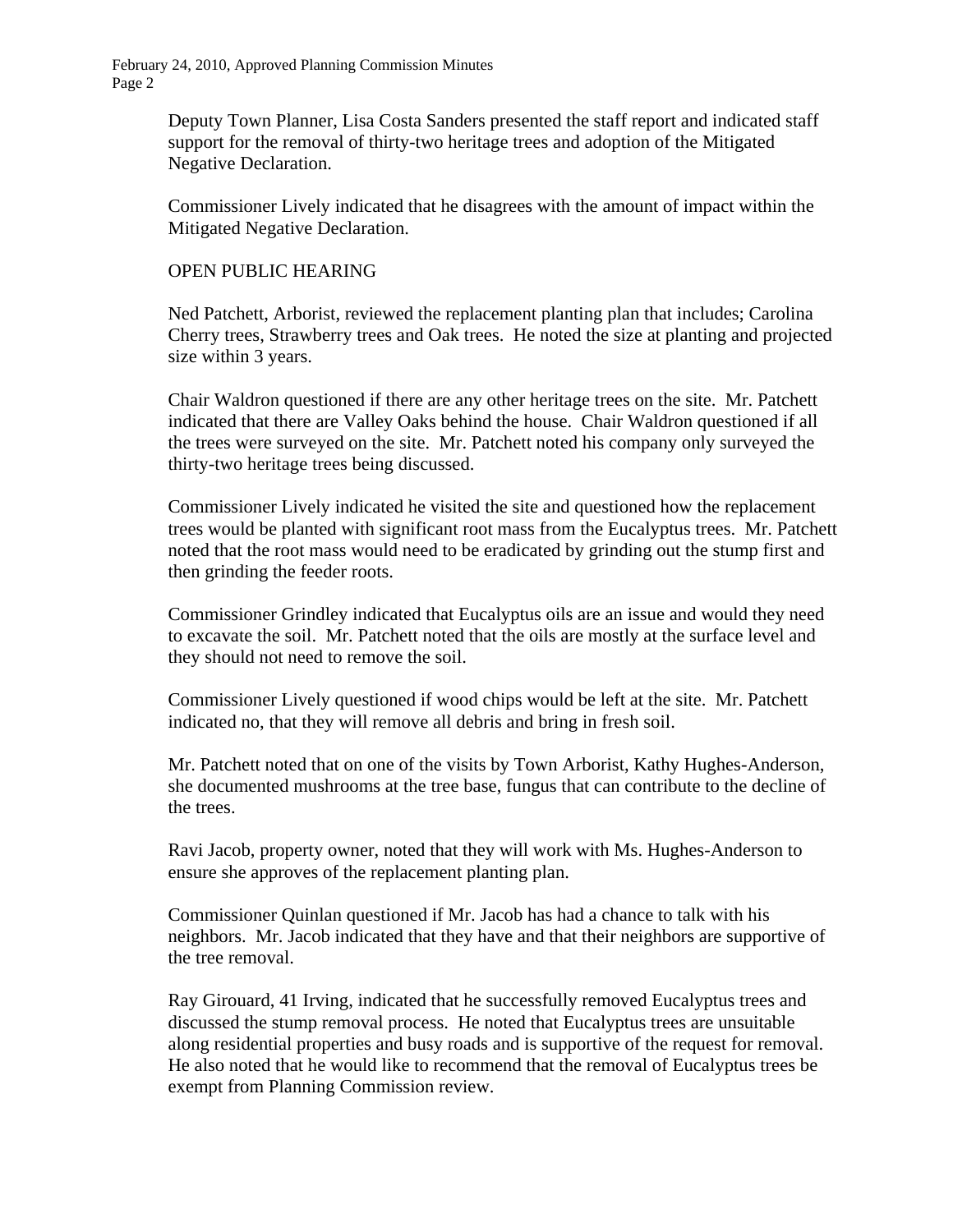### CLOSE PUBLIC HEARING

Commissioner Grindley indicated he had no opposition to the removal of the thirty-two Eucalyptus trees.

Commissioner Christensen indicated his support for the application and noted that there are obvious negative aspects with Eucalyptus trees. He further noted that he approves the list of trees the applicant has submitted would and allow change with the direction of Kathy Hughes-Anderson and the replacement planting to be within 6 months of tree removal.

Commissioner Quinlan indicated he visited the site and noted that it looks like a backyard of telephone polls; these non-native trees do not provide much sound protection or screening and therefore would support the removal and Mitigated Negative Declaration.

Commissioner Lively indicated that he also visited the site but would like Kathy Hughes-Anderson's comments on the replacement planting plan and stump removal process and therefore would prefer to continue this item until she is here.

Chair Waldron noted she agrees with the removal, however would prefer a more detailed replacement planting plan with higher crowning trees along the fence line and therefore would like to see that this item be continued to the next meeting for Town Arborist input.

### RE-OPEN PUBLIC HEARING

Ravi Jacob, property owner, requested that the Commission approve the removal and defer the replacement planting plan to Ms. Hughes-Anderson for her approval.

### CLOSE PUBLIC HEARING

Ms. Costa Sanders indicated that the Commission could approve the removal and add a condition to the tree removal certification that the final approval of the replacement planting plan be to the written satisfaction of Kathy Hughes Anderson, Town Arborist.

Commissioner Christensen indicated he was prepared to act tonight and defer the landscape plan to Kathy Hughes Anderson.

Assistant City Attorney, Ben Winig confirmed that the Commission has the ability to approve the removal request and could refer the approval of the replacement landscape plan to Staff.

Commissioner Lively reviewed his comments on the Mitigated Negative Declaration. He feels the removal of thirty-two trees along the corridor is a major change.

Chair Waldron indicated that she felt that without Kathy Hughes Anderson present it may be difficult to go through the Negative Declaration.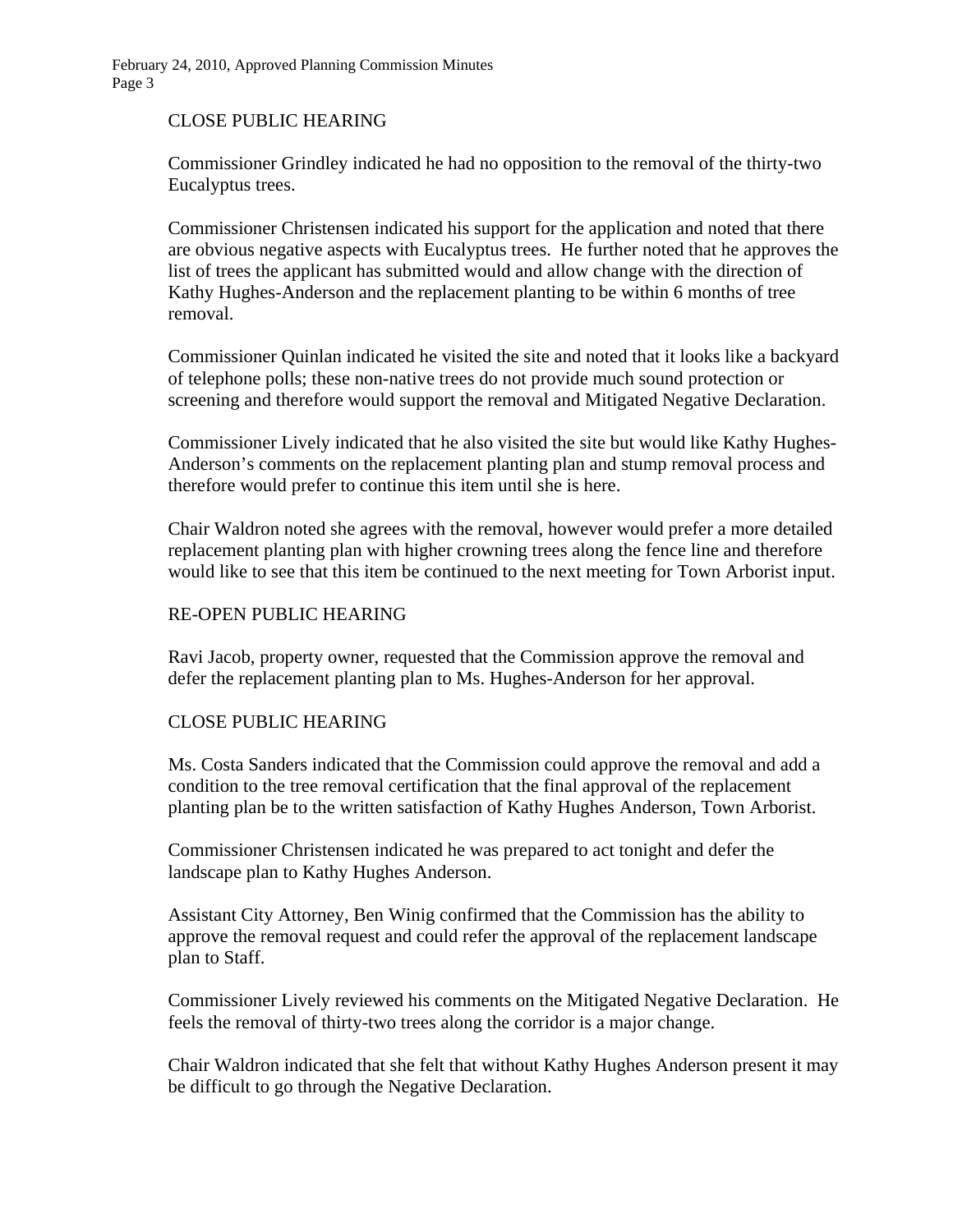**MOTION to continue the public hearing on the Heritage Tree Removal Permit and Mitigated Negative Declaration to the March Planning Commission meeting.** 

**M/S Lively/ Waldron Ayes: 2 Noes: 3 (Christensen, Grindley, Quinlan) MOTION FAILS** 

**MOTION to find that the Initial Study and Draft Mitigated Negative Declaration prepared for this project are adequate and in conformance with the California Environmental Quality Act and adopt the Draft Mitigated Negative Declaration for the 47 Irving Avenue tree Removal Project.** 

**M/S Christensen/ Quinlan Ayes: 4 Noes: 1 (Lively**) **MOTION PASSED** 

### RE-OPEN PUBLIC HEARING

Ravi Jacobs, property owner, noted that this is not the first time a request has been made before the Planning Commission to remove a significant number of heritage trees. He indicated that the Commission in the past has approved the removal of more trees than his requested thirty-two trees. He noted that they are currently unable to landscape this property with the Eucalyptus trees and are committed to working with the Town in developing a landscape plan. Mr. Jacobs further noted that timing is of importance, as they would like to use their backyard for upcoming festivities for their daughters wedding in six months.

### CLOSE PUBLIC HEARING

**MOTION to approve the removal of thirty-two heritage trees at 47 Irving Avenue for the reasons outlined in the staff report based upon the following findings and conditions stated in the draft Heritage Tree Removal Permit as amended.** 

### **M/S Christensen/ Grindley Ayes: 3 Noes: 2 (Lively/ Waldron) Findings:**

1. The removal of the trees would not be contrary to the purpose and intent of the Atherton General Plan.

### **Amended conditions:**

- 1. Amend condition #2 to read as follows; "The replacement planting shall be approved in writing by the Town Arborist and shall be at a minimum as indicated on the plan prepared by Ned Patchett dated February 24, 2010. The tree species and size shall be to the written satisfaction of the Town Arborist."
- 2. Amend condition #3 to read as follows; "The trees shall be inspected and shall not be removed during the nesting season for hawks and owls if any active nests are present."
- 3. Add condition #5 to read as follows; "Replacement planting shall be completed within six months from the date the first tree is removed."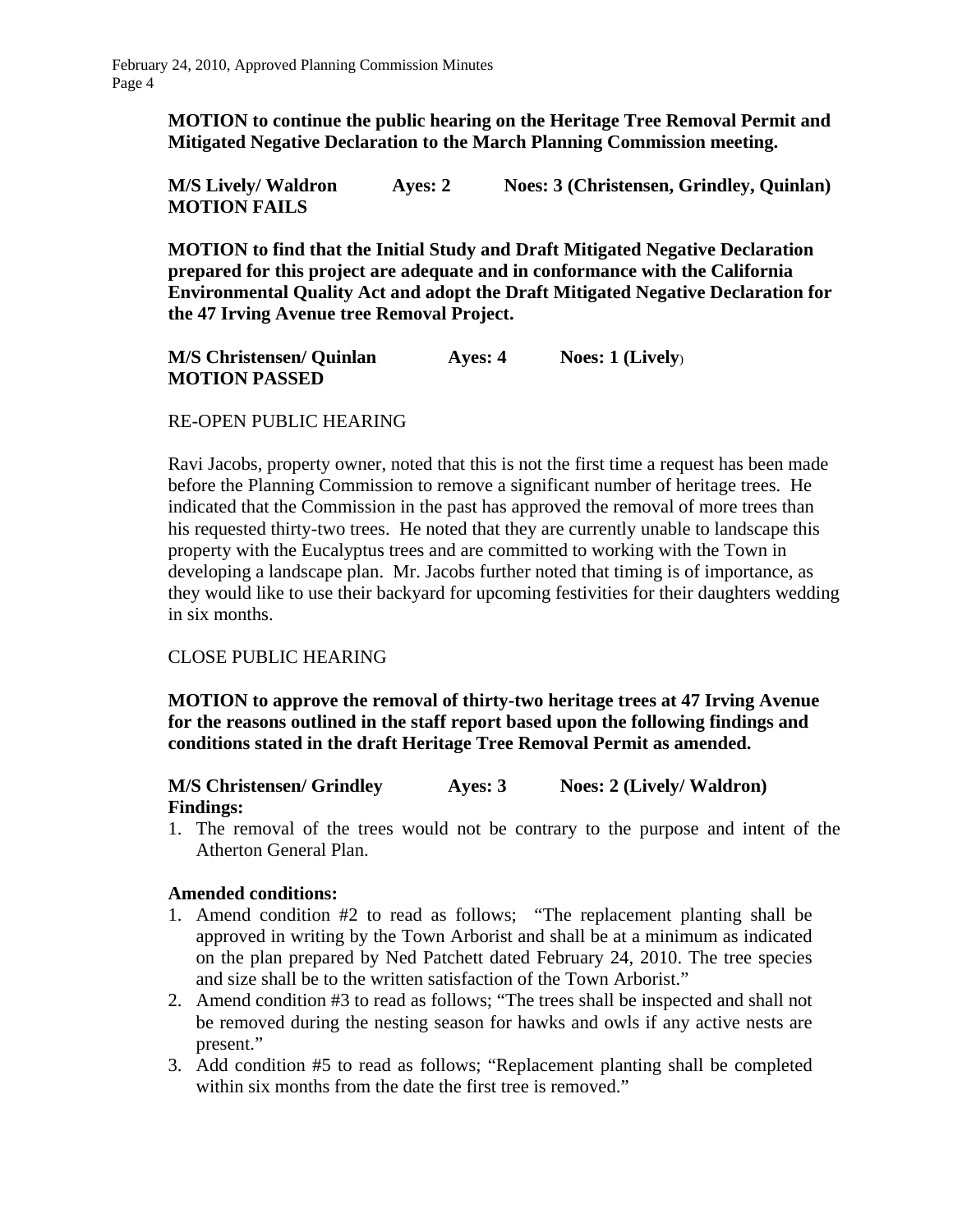February 24, 2010, Approved Planning Commission Minutes Page 5

> 4. Add condition #6 to read as follows; "The Town Arborist shall approve in writing the method of the stump removal and soil replacement."

### **Chair Waldron advised of the 10-day appeal period.**

**8. Lot Line Redesignation, Special Structure Permit and Heritage Tree Removal Permit- 162 Isabella-** Lot Line Redesignation request to designate the northern property line as the front property line, Special Structure Permit to allow a garage to be located at the front yard setback and a Heritage Tree Removal Permit to allow the removal of five heritage trees. Atherton Municipal Code Section 17.20, 17.15, 17.40 and 8.10.

 Deputy Town Planner, Lisa Costa Sanders presented the staff report for all three separate items and indicated staff support.

Commissioner Quinlan clarified that the garage is one long building.

 Commissioner Lively questioned the accessibility of a fire truck to be able to go through the garage area. Ms. Costa Sanders indicated that it would not because of the accessory structure height limit. Commissioner Lively then noted that it is not entirely accurate that it is two garages. Ms. Costa Sanders noted that it is really one long garage.

 Commissioner Grindley asked for clarification if tree #3 is proposed to be removed. Ms. Costa Sanders indicated that the applicant does not plan to remove this tree.

 Commissioner Christensen questioned if Staff has heard from any neighbors residing on Isabella. Ms. Costa Sanders indicated that Staff mailed notice to all property owners within 500' of the site and spoke with the property owner at 99 Edwards Lane.

 Commissioner Lively noted that he went to the neighbors himself and left cards and has yet to receive any comments.

### OPEN PUBLIC HEARING

 Debra Taweel, property owner, introduced her team to the Commission and indicated that they do not entertain and therefore parking is not an issue.

 Andrew Skurman, Architect for the project, indicated that the proposed new home is further away from both neighbors than the existing home. He noted that the garage really works to form an auto court and there is a plan for a receiving entrance that will be directed to the side of the house.

 Commissioner Grindley questioned if there would be signage. Mr. Skurman indicated there will be some sort of signage.

 Commissioner Lively noted that the entry court and new design of the house would now face the home next door.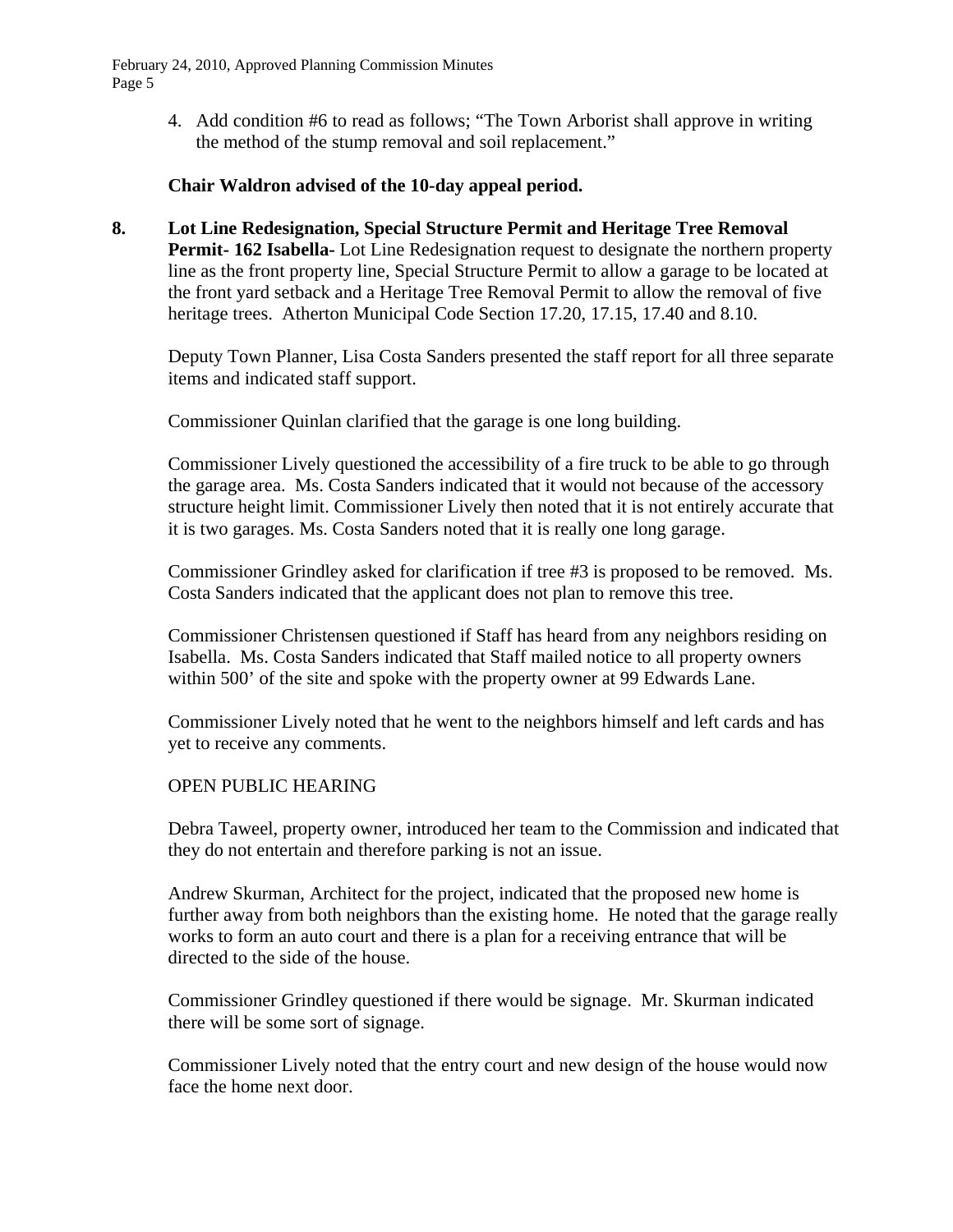Ms. Taweel indicated that no one has expressed any issues.

 Commissioner Christensen expressed his concern for the entry court's affect on the neighbors.

David, Landscape Architect for the project, reviewed the landscape plan.

 Commissioner Quinlan indicated it appears that the new landscape plan will remove many existing trees on the property. David indicated that the plan is to replant those trees in other areas as well, and that they would like to utilize as many of the existing plantings as possible.

 Commissioner Grindley questioned if the rhodendrums will be preserved. David responded in the affirmative.

 Commissioner Christensen expressed his concern with the amount of lawn and whether there was heavy enough screening in the proposal. David indicated yes there is plenty of screening and they are using a layering approach.

 Commissioner Lively asked for clarification if there were plans for any landscape lighting. David indicated there are no plans for landscape lighting.

 Ms. Taweel noted that they only plan to add lighting around the front door. Commissioner Lively reiterated there is to be no sport court lighting. Ms. Taweel confirmed there will be no lighting for the sport court.

Michael Young, Arborist, reviewed the trees proposed for removal.

### CLOSE PUBLIC HEARING

 Lot Line Redesignation- Commissioner Lively expressed his support for the lot line redesignation.

Commissioner Quinlan also expressed his support.

Commissioner Christensen stated that although he was a bit more hesitant on this item, as long as the screening seems adequate he would support the lot line redesignation.

Commissioner Grindley indicated his support.

Chair Waldron noted that it is a large site and the neighbors don't seem to have a problem with the request and therefore would support.

**MOTION to approve the Lot Line Redesignation to designate the northern property line as the front property line at 162 Isabella Avenue subject to the conditions in the draft Lot Line Redesignation Certificate and based on the findings and for the reasons incorporated in the Staff Report with the following additional condition.**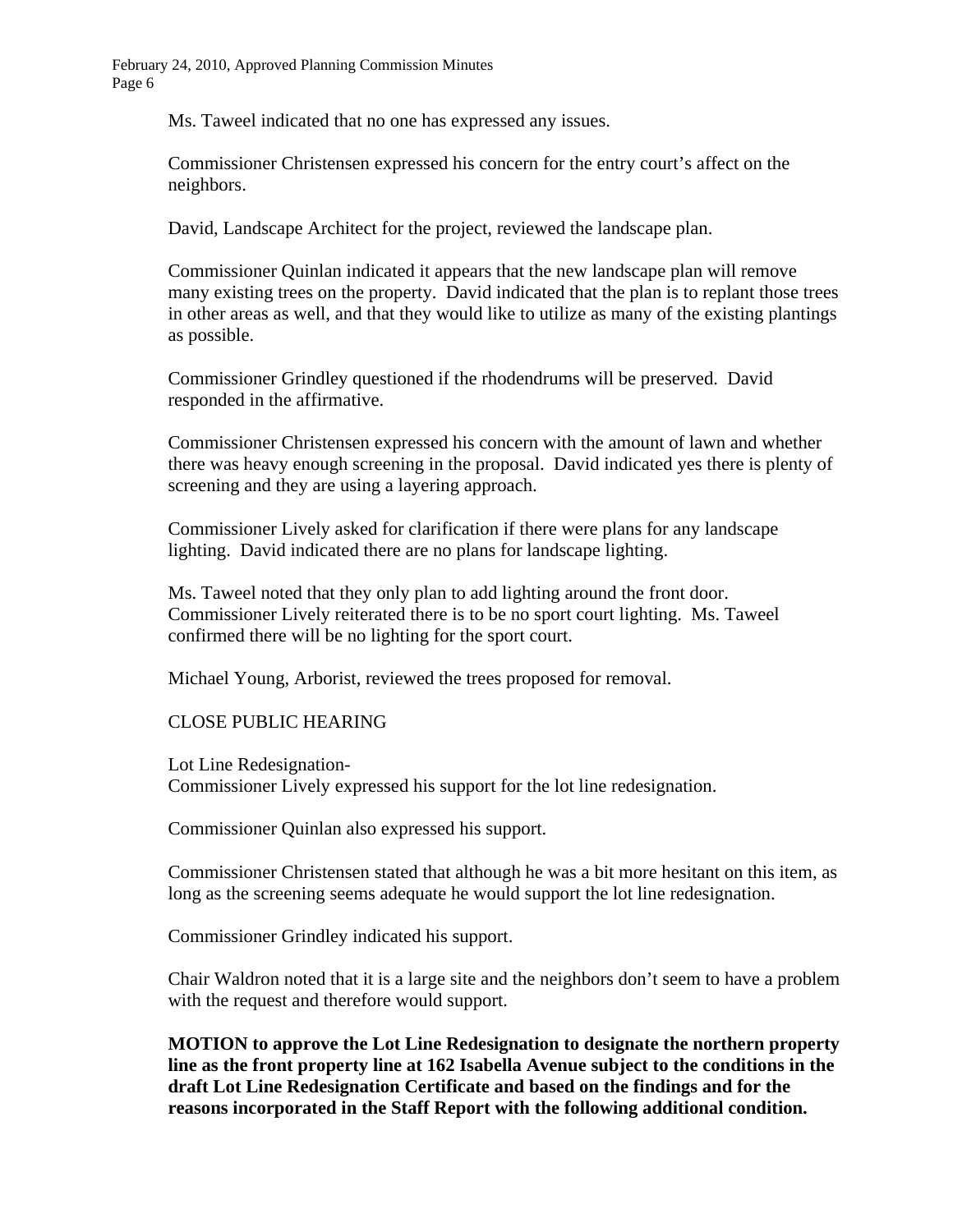## **M/S Lively/ Quinlan Ayes: 5 Noes: 0 Findings:**

- 1. The proposed redesignation will not be detrimental or injurious to persons, property or improvement in the vicinity and will not be detrimental to the public health, peace, safety, comfort, or general welfare or movement of vehicles, people and goods in and around the subject property.
- 2. The proposed redesignation will be in accord with the general plan and the purposes of that plan and the Zoning Code.

### **Additional Condition:**

1. Condition #3 to read as follows; "Improvements to the property shall be consistent with the plans prepared by Andrew Skurman Architects as reviewed by the Planning Commission on February 24, 2010."

### Special Structure Permit-

**MOTION to approve the Special Structure Permit to allow a detached garage to be located up to the front yard setback at 162 Isabella Avenue subject to the conditions in the draft Special Structure Permit and based on the findings and for the reasons incorporated in the Staff Report.** 

#### **M/S Grindley/ Quinlan Ayes: 5 Noes: 0 Findings:**

- 1. The proposed structure will not negatively impact neighboring properties with respect to privacy and view.
- 2. The proposed structure complies with other development standards, restrictions or limitations for the proposed structure, such as height and landscape screening.
- 3. The granting of the special structure permit is consistent with the objectives of the general plan and the Zoning Code.

### Heritage Tree Removal-

Commissioner Christensen expressed his support for the removal of the three heritage trees.

Commissioner Quinlan indicated his support for the removal of all three trees.

Commissioner Lively also expressed his support.

Chair Waldron indicated that she would support the removal request.

### **MOTION approve the Heritage Tree Removal Permit for the removal of three heritage trees at 162 Isabella Avenue subject to the conditions in the draft Heritage Tree Removal Permit and based on the findings and for the reasons incorporated in the Staff Report.**

### **M/S Grindley/ Lively Ayes: 5 Noes: 0 Findings:**

1. The removal of the trees would not be contrary to the purpose and intent of the Atherton General Plan.